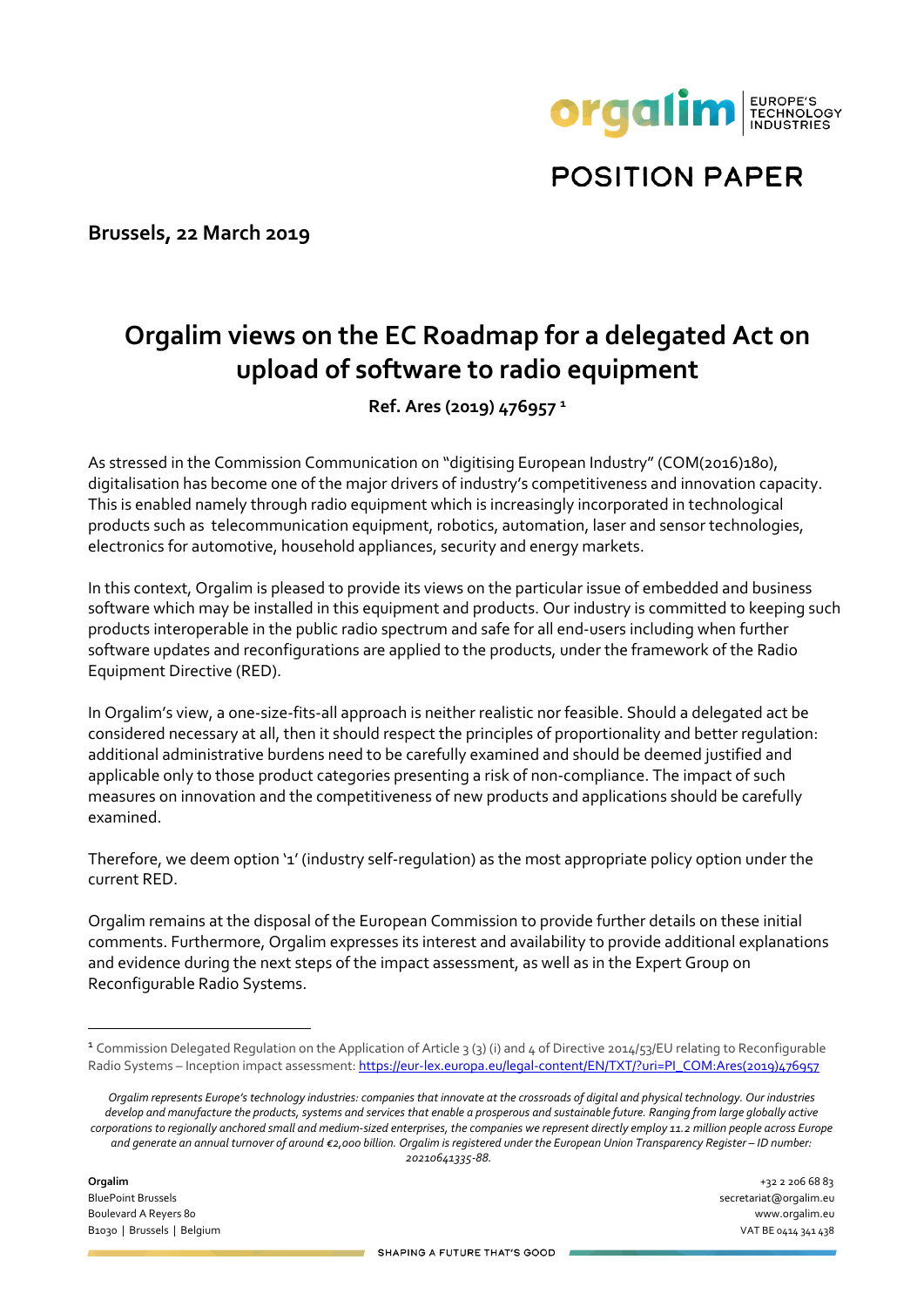#### **1. UPLOAD OF SOFTWARE TO RADIO EQUIPMENT**

The main reasons to update the software in a product are:

- $\triangleright$  configure a certain functionality
- $\triangleright$  upgrade the functionality
- $\triangleright$  upgrade the performance and usability
- $\triangleright$  upgrade the security aspects
- $\triangleright$  remove bugs

Uploading this type of software or software updates is an unquestionable necessity in the digital world and always has to take into account the function of the product. Furthermore, the legislation requires that the essential requirements of the product under the RED are not affected by the updates.

#### **2. INFLUENCE OF SOFTWARE ON THE ESSENTIAL REQUIREMENTS**

When radio equipment is properly designed, it is the intention of the manufacturer to ensure that the upload of software to a product during its use does not impact its ability to meet the essential requirements of the RED. However, three cases have to be considered:

- i) Safety according to Article 3.1a) can be determined by the hardware design of the product. For many products, it is unlikely that software will be able to alter the fixed hardware settings and cause safety risks. Therefore for such products, no intervention is required.
- ii) Electromagnetic compatibility (EMC), to a great extent can also be determined by the hardware design, according to Article 3.1b). Potential risks may occur if the uploaded software alters radio frequencies for example or the radio output power and these cases would often lead to a potential non-conformity of the use of the spectrum and the occurrence of harmful interferences according to Article 3.2. Therefore, this case has to be examined in more detail.
- iii) The potential effect of uploaded software on the other essential requirements according to Article 3.3 cannot be judged today, as there are no details of such essential requirements defined yet. The interaction between these elements have to be examined and addressed when the respective legislative acts are developed. This may result in additional, specialised requirements for the particular essential requirement and the products affected.

As a consequence of the last point, it is obvious that a simple one-size-fits-all approach is not realistic nor is it feasible.

#### **3. SOFTWARE AND RADIO PROPERTIES**

To equip a product with certain features in order to ensure that software cannot affect the essential requirements requires a complex product design:

- i) The product needs connection to the internet e.g. to get access to a certificate server in order to check the trustworthiness of the software.
- ii) The connection to the internet needs to be secure.